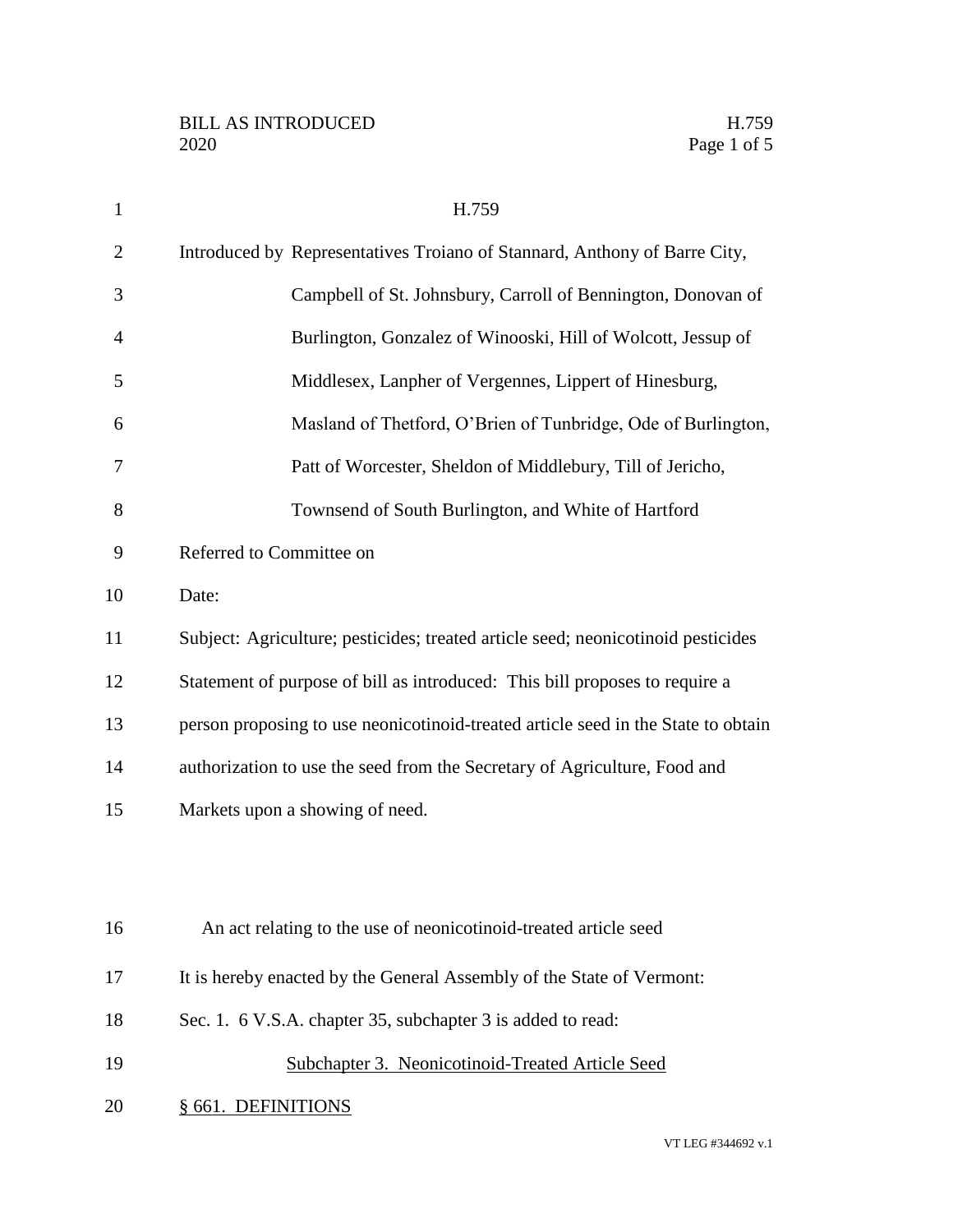| $\mathbf{1}$   | As used in this subchapter:                                                      |
|----------------|----------------------------------------------------------------------------------|
| $\overline{2}$ | (1) "Neonicotinoid pesticide" or "neonicotinoid" has the same meaning            |
| 3              | as in section 911 of this title.                                                 |
| $\overline{4}$ | (2) "Neonicotinoid-treated article seed" means an agricultural seed,             |
| 5              | flower seed, or vegetable seed that is a treated article pesticide and that has  |
| 6              | been treated with a neonicotinoid pesticide.                                     |
| 7              | (3) "Treated article" or "treated article pesticide" has the same meaning        |
| 8              | as "treated article" in section 1101 of this title.                              |
| 9              | § 662. APPROVAL OF USE; PROHIBITION                                              |
| 10             | A person shall not use a neonicotinoid-treated article seed in the State         |
| 11             | unless the Secretary of Agriculture, Food and Markets has authorized the use     |
| 12             | of the neonicotinoid-treated article seed. The Secretary shall authorize the use |
| 13             | of a neonicotinoid-treated article seed upon a showing of need by the person     |
| 14             | applying for authorization. To demonstrate need for the use of a                 |
| 15             | neonicotinoid-treated article seed, a person shall submit to the Secretary:      |
| 16             | (1) a description of the proposed use of the neonicotinoid-treated article       |
| 17             | <u>seed;</u>                                                                     |
| 18             | the location of the proposed use of the neonicotinoid-treated article<br>(2)     |
| 19             | seed;                                                                            |
| 20             | (3) when the neonicotinoid-treated article seed is proposed for use or           |
| 21             | cultivation;                                                                     |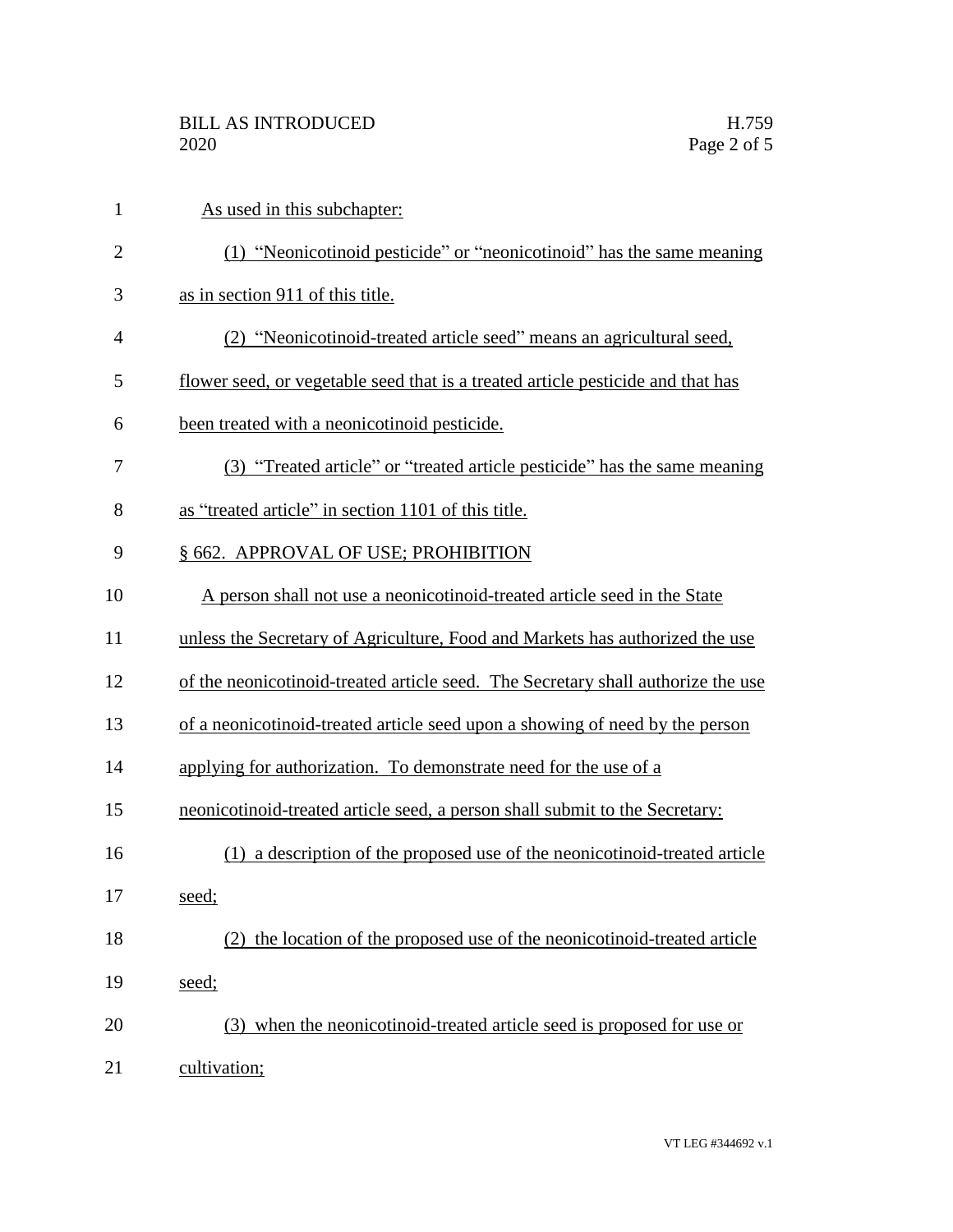| $\mathbf{1}$   | (4) the measures to be taken to mitigate the risks to public health or the          |
|----------------|-------------------------------------------------------------------------------------|
| $\mathbf{2}$   | environment posed by the use of the neonicotinoid-treated article seed; and         |
| 3              | (5) a demonstration that there is no alternative seed that is:                      |
| $\overline{4}$ | (A) functionally similar for the purpose of growing the relevant                    |
| 5              | flower, plant, or crop;                                                             |
| 6              | (B) economically feasible or cost-effective for production of the                   |
| 7              | proposed yield of the flower, plant, or crop;                                       |
| 8              | (C) readily available from seed distributors in the State; and                      |
| 9              | (D) safer in that it poses a reduced threat to public health or the                 |
| 10             | environment.                                                                        |
| 11             | § 663. AUTHORIZED EMERGENCY USE                                                     |
| 12             | The Secretary of Agriculture, Food and Markets may authorize the sale,              |
| 13             | offer for sale, distribution, or use of a type or category of neonicotinoid-treated |
| 14             | article seed without a showing of need under section 662 of this title upon a       |
| 15             | determination that a threat to Vermont crops exists that requires the use of the    |
| 16             | type or category of neonicotinoid-treated article seed and no other pesticide or    |
| 17             | class of pesticides would be effective in addressing the threat.                    |
| 18             | Sec. 2. $6$ V.S.A. $\S$ 911 is amended to read:                                     |
| 19             | § 911. DEFINITIONS                                                                  |
| 20             | As used in this chapter:                                                            |
| 21             | * * *                                                                               |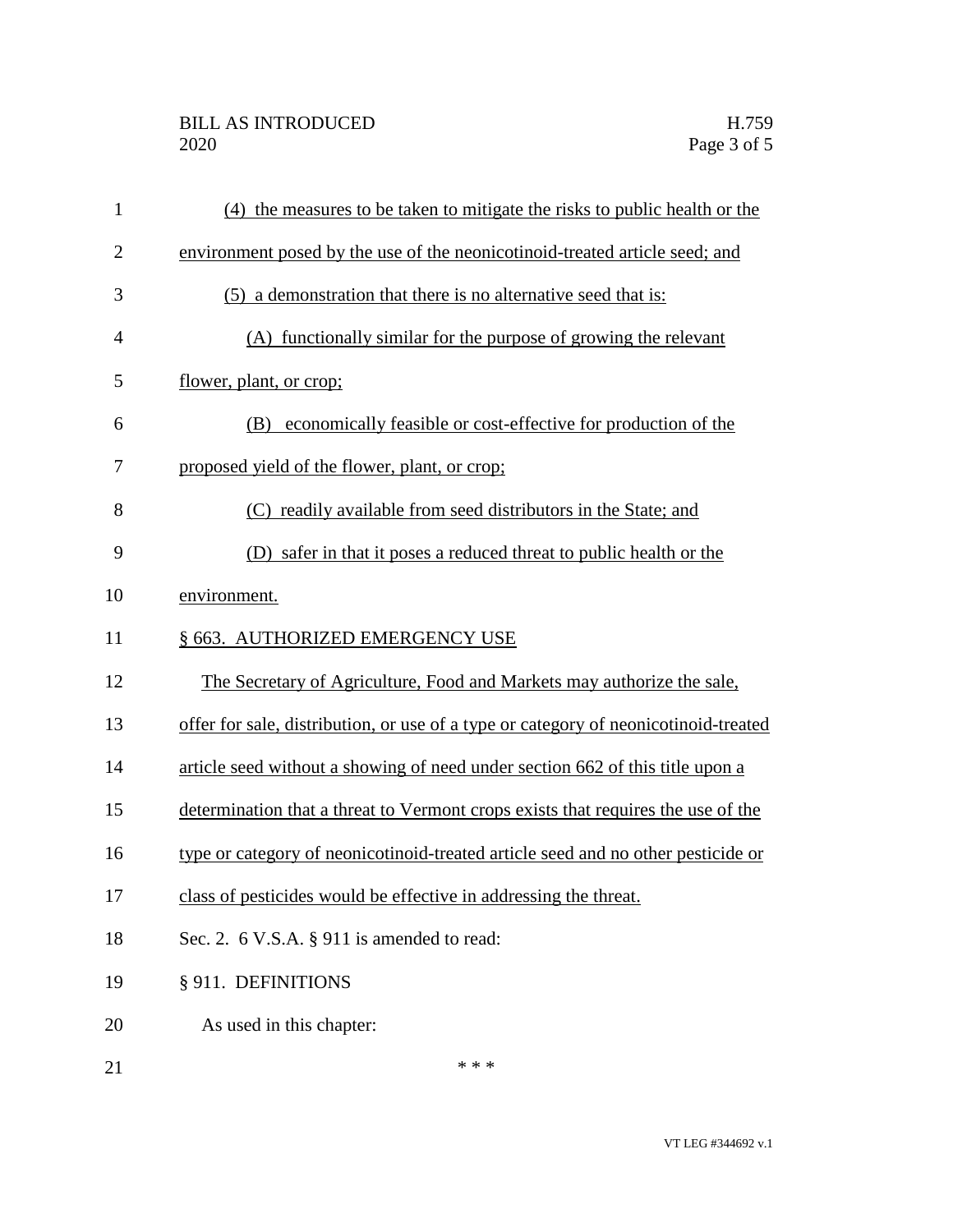## BILL AS INTRODUCED H.759<br>2020 Page 4 of 5

| $\mathbf{1}$   | (26) "Neonicotinoid pesticide" means any economic poison containing a              |
|----------------|------------------------------------------------------------------------------------|
| $\overline{2}$ | chemical belonging to the neonicotinoid class of chemicals, including:             |
| 3              | (A) imidacloprid;                                                                  |
| $\overline{4}$ | (B) nithiazine;                                                                    |
| 5              | (C) acetamiprid;                                                                   |
| 6              | (D) clothianidin;                                                                  |
| 7              | (E) dinotefuran;                                                                   |
| 8              | (F) thiacloprid;                                                                   |
| 9              | (G) thiamethoxam; and                                                              |
| 10             | (H) any other chemical designated by the Secretary by rule.                        |
| 11             | (27) "Treated article" or "treated article pesticide" shall have the same          |
| 12             | meaning as "treated article" in section 1101 of this title.                        |
| 13             | (28) "Treated article seed" means an agricultural seed, flower seed, or            |
| 14             | vegetable seed that is a treated article pesticide.                                |
| 15             | Sec. 3. 6 V.S.A. $\S$ 918(f) is amended to read:                                   |
| 16             | (f) The Secretary shall register as a restricted use pesticide any                 |
| 17             | neonicotinoid pesticide labeled as approved for outdoor use that is distributed,   |
| 18             | sold, sold into, or offered for sale within the State or delivered for             |
| 19             | transportation or transported in intrastate commerce or between points within      |
| 20             | this State through any point outside this State, provided that the Secretary shall |